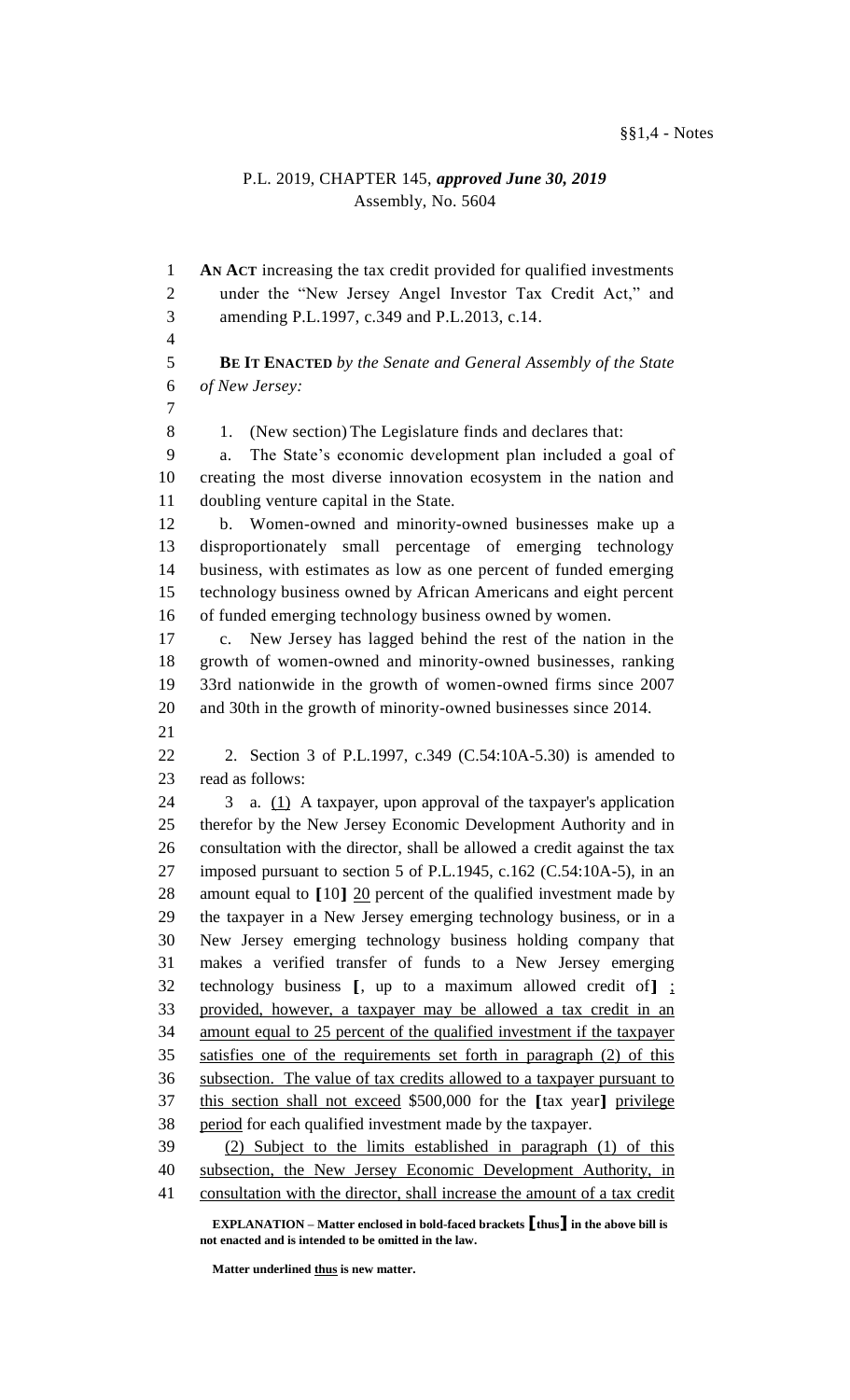1 allowed pursuant to this section by five percent if the taxpayer makes a 2 qualified investment in a New Jersey emerging technology business, or in a New Jersey emerging technology business holding company that makes a verified transfer of funds to a New Jersey emerging technology business, if the New Jersey emerging technology business is: (a) located in a qualified opportunity zone pursuant to 26 U.S.C. s.1400Z-1, or a low-income community as defined in subparagraph (e) 9 of 26 U.S.C. s.45D; or (b) certified by the State as a minority business or a women's business pursuant to P.L.1986, c.195 (C.52:27H-21.17 et seq.). b. A credit shall not be allowed pursuant to section 1 of P.L.1993, c.175 (C.54:10A-5.24), for expenses paid from funds for which a credit is allowed, or which are includable in the calculation of a credit allowed, under this section. Notwithstanding any other provision of law, the order of priority in which the credit allowed by this section and any other credits allowed by law may be taken shall be as prescribed by the director. c. Except as provided in subsection d. of this section, the amount of **[**tax year**]** credit otherwise allowable under this section which cannot be applied for the **[**tax year**]** privilege period against tax liability otherwise due for that **[**tax year**]** privilege period may either be carried over, if necessary, to the 15 **[**tax years**]** privilege periods following the **[**tax year**]** privilege period for which the credit was allowed or, at the election of the taxpayer, be claimed as and treated as an overpayment for the purposes of R.S.54:49-15, provided, however, that section 7 of P.L.1992, c.175 (C.54:49-15.1) shall not apply. d. A taxpayer may not carry over any amount of credit allowed under subsection a. of this section to a **[**tax year**]** privilege period during which a corporate acquisition with respect to which the taxpayer was a target corporation occurred or during which the taxpayer was a party to a merger or a consolidation, or to any subsequent **[**tax year**]** privilege period, if the credit was allowed for a **[**tax year**]** privilege period prior to the year of acquisition, merger or consolidation, except that if in the case of a corporate merger or corporate consolidation the taxpayer can demonstrate, through the submission of a copy of the plan of merger or consolidation and such other evidence as may be required by the director, the identity of the constituent corporation which was the acquiring person, a credit allowed to the acquiring person may be carried over by the taxpayer. As used in this subsection, "acquiring person" means the constituent corporation the stockholders of which own the largest proportion of the total voting power in the surviving or consolidated corporation after the merger or consolidation. e. The Executive Director of the New Jersey Economic

 Development Authority, in consultation with the director, shall adopt, pursuant to the "Administrative Procedure Act," P.L.1968, c.410 (C.52:14B-1 et seq.), rules and regulations that are necessary to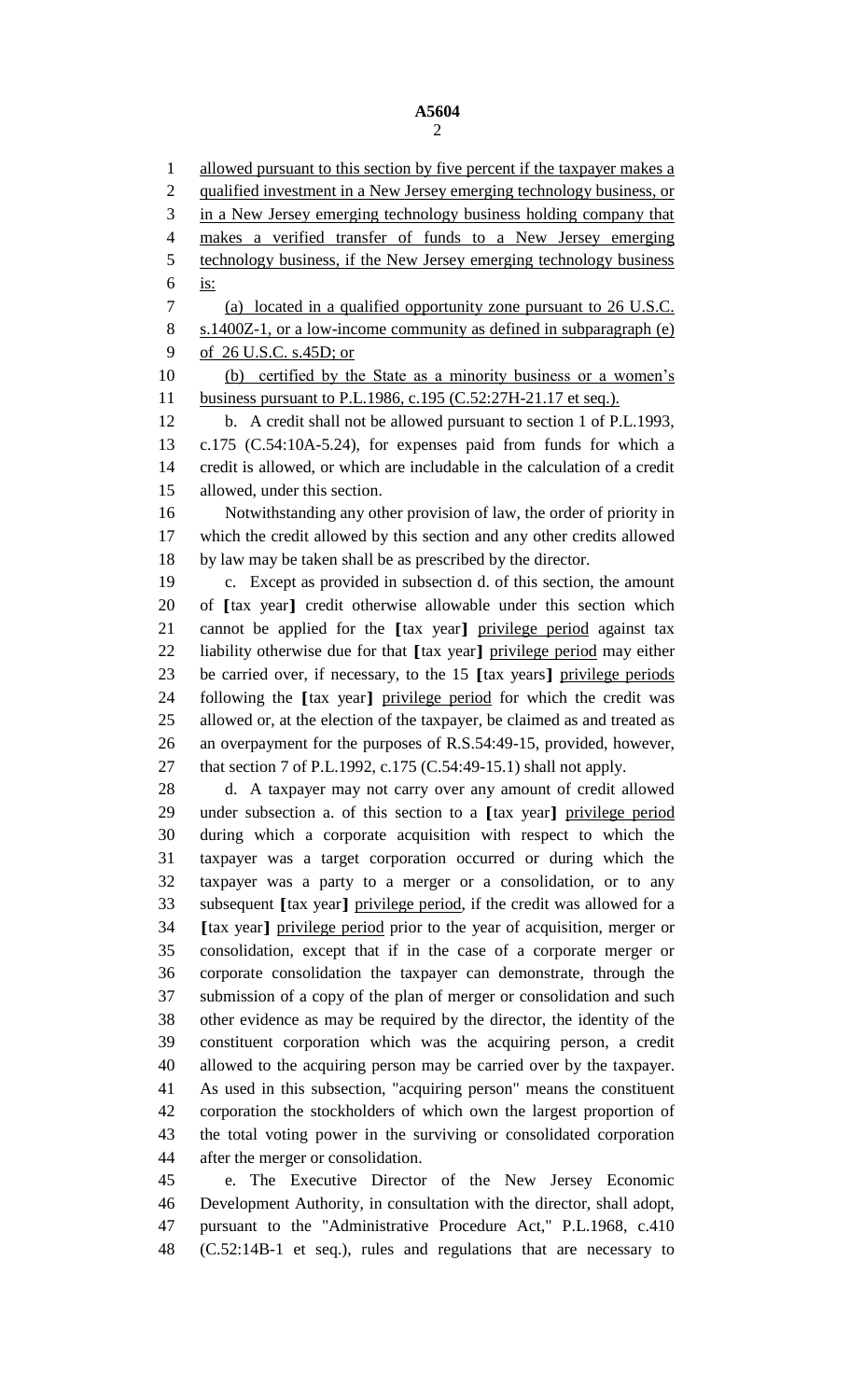implement sections 1 through 3 of P.L.1997, c.349 (C.54:10A-5.28 through C.54:10A-5.30) and section 4 of P.L.2013, c.14 (C.54A:4-13), including, but not limited to: examples of and the determination of qualified investments of which applicants shall provide documentation with their tax credit application; the promulgation of procedures and forms necessary to apply for a credit; and provisions for credit applicants to be charged an initial application fee and ongoing service fees to cover the administrative costs related to the credit.

 The amount of credits approved by the Executive Director of the New Jersey Economic Development Authority, and in consultation with the director, pursuant to subsection a. of this section and pursuant to section 4 of P.L.2013, c.14 (C.54A:4-13), shall not exceed a cumulative total of \$25,000,000 in any calendar year to apply against 14 the tax imposed pursuant to section 5 of P.L.1945, c.162 (C.54:10A-5) and the tax imposed pursuant to the "New Jersey Gross Income Tax Act," N.J.S.54A:1-1 et seq. If the cumulative amount of credits allowed to taxpayers in a calendar year exceeds the amount of credits available in that year, then taxpayers who have first applied for and have not been allowed a credit amount for that reason shall be allowed, in the order in which they have submitted an application, the amount of the tax credit on the first day of the next succeeding calendar year in which tax credits under this section and section 4 of P.L.2013, c.14 (C.54A:4-13) are not in excess of the amount of credits available.

- (cf: P.L.2017, c.40, s.2)
- 

 3. Section 4 of P.L.2013, c.14 (C.54A:4-13) is amended to read as follows:

28 4. a. (1) A taxpayer, upon approval of the taxpayer's application therefor by the New Jersey Economic Development Authority, and in consultation with the director, shall be allowed a credit against the tax otherwise due for the taxable year under the "New Jersey Gross Income Tax Act," N.J.S.54A:1-1 et seq., in an amount equal to **[**10**]** 20 percent of the qualified investment made by the taxpayer in a New Jersey emerging technology business, or in a New Jersey emerging technology business holding company that makes a verified transfer of funds to a New Jersey emerging technology business **[**, up to a maximum allowed credit of**]** ; provided, however, a taxpayer may be allowed a tax credit in an amount equal to 25 percent of the qualified investment if the taxpayer satisfies one of the requirements set forth in 40 paragraph  $(2)$  of this subsection. The value of tax credits allowed to a taxpayer pursuant to this section shall not exceed \$500,000 for the taxable year for each qualified investment made by the taxpayer. (2) Subject to the limits established in paragraph (1) of this

 subsection, the New Jersey Economic Development Authority, in consultation with the director, shall increase the amount of a tax credit 46 allowed pursuant to this section by five percent if the taxpayer makes a 47 qualified investment in a New Jersey emerging technology business, or 48 in a New Jersey emerging technology business holding company that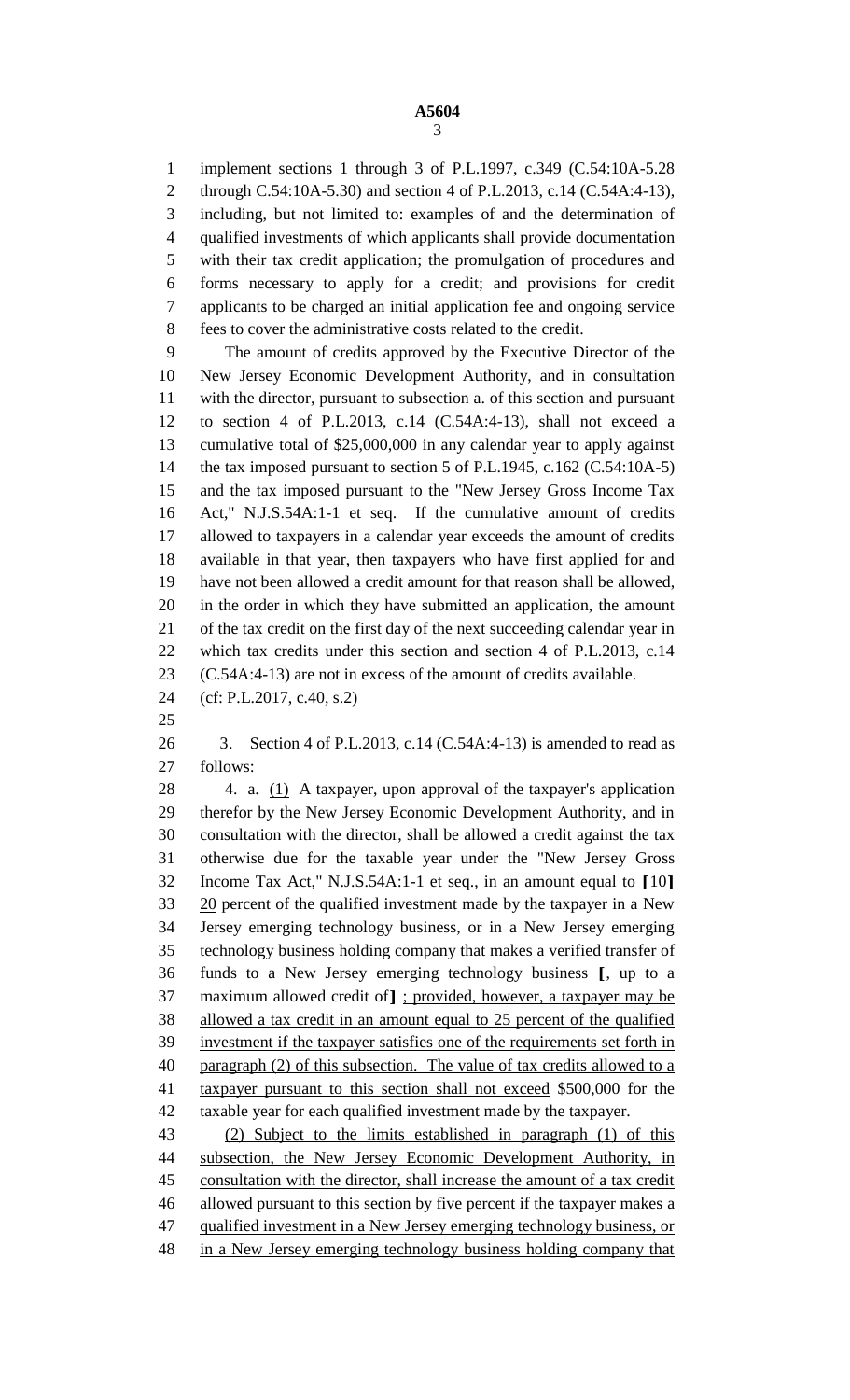**A5604** 

makes a verified transfer of funds to a New Jersey emerging

2 technology business, if the New Jersey emerging technology business is: (a) located in a qualified opportunity zone pursuant to 26 U.S.C. s.1400Z-1, or a low-income community as defined in 26 U.S.C. s.45D; or (b) certified by the State as a minority business or a women's 8 business pursuant to P.L.1986, c.195 (C.52:27H-21.17 et seq.). b. The amount of the credit allowed pursuant to this section shall be applied against the tax otherwise due under the "New Jersey Gross Income Tax Act," N.J.S.54A:1-1 et seq., after all other credits and payments. If the credit exceeds the amount of tax liability otherwise due, that amount of excess shall be an overpayment for the purposes of N.J.S.54A:9-7, provided, however, that subsection (f) of N.J.S.54A:9- 7 shall not apply. c. (1) A partnership shall not be allowed a credit under this section directly, but the amount of credit of a taxpayer in respect of a distributive share of partnership income under the "New Jersey Gross Income Tax Act," N.J.S.54A:1-1 et seq., shall be determined by allocating to the taxpayer that proportion of the credit acquired by the partnership that is equal to the taxpayer's share, whether or not distributed, of the total distributive income or gain of the partnership for its taxable year ending within or with the taxpayer's taxable year. For the purposes of subsection b. of this section, the amount of tax liability that would be otherwise due of a taxpayer is that proportion of the total liability of the taxpayer that the taxpayer's share of the partnership income or gain included in gross income bears to the total gross income of the taxpayer. (2) The credit for a corporation that has made a valid election as a New Jersey S corporation pursuant to section 3 of P.L.1993, c.173 (C.54:10A-5.22) may be applied by the shareholders of the S corporation against the tax liability otherwise due under the "New Jersey Gross Income Tax Act," N.J.S.54A:1-1 et seq., provided that the amount of credit that may be used by a shareholder of the S corporation shall be determined by allocating to each shareholder of the S corporation that proportion of the tax credit of the S corporation that is equal to the shareholder's proportionate share of the S corporation, whether or not distributed, of the total distributive income or gain of the S corporation for its tax period ending with or within the shareholder's tax period, and the credit may be applied by the shareholders against the tax liability otherwise due pursuant to the "New Jersey Gross Income Tax Act," N.J.S.54A:1-1 et seq. d. The Executive Director of the New Jersey Economic

 Development Authority, in consultation with the director, shall adopt, pursuant to the "Administrative Procedure Act," P.L.1968, c.410 (C.52:14B-1 et seq.), rules and regulations that are necessary to implement sections 1 through 3 of P.L.1997, c.349 (C.54:10A-5.28 through C.54:10A-5.30) and this section, including, but not limited to: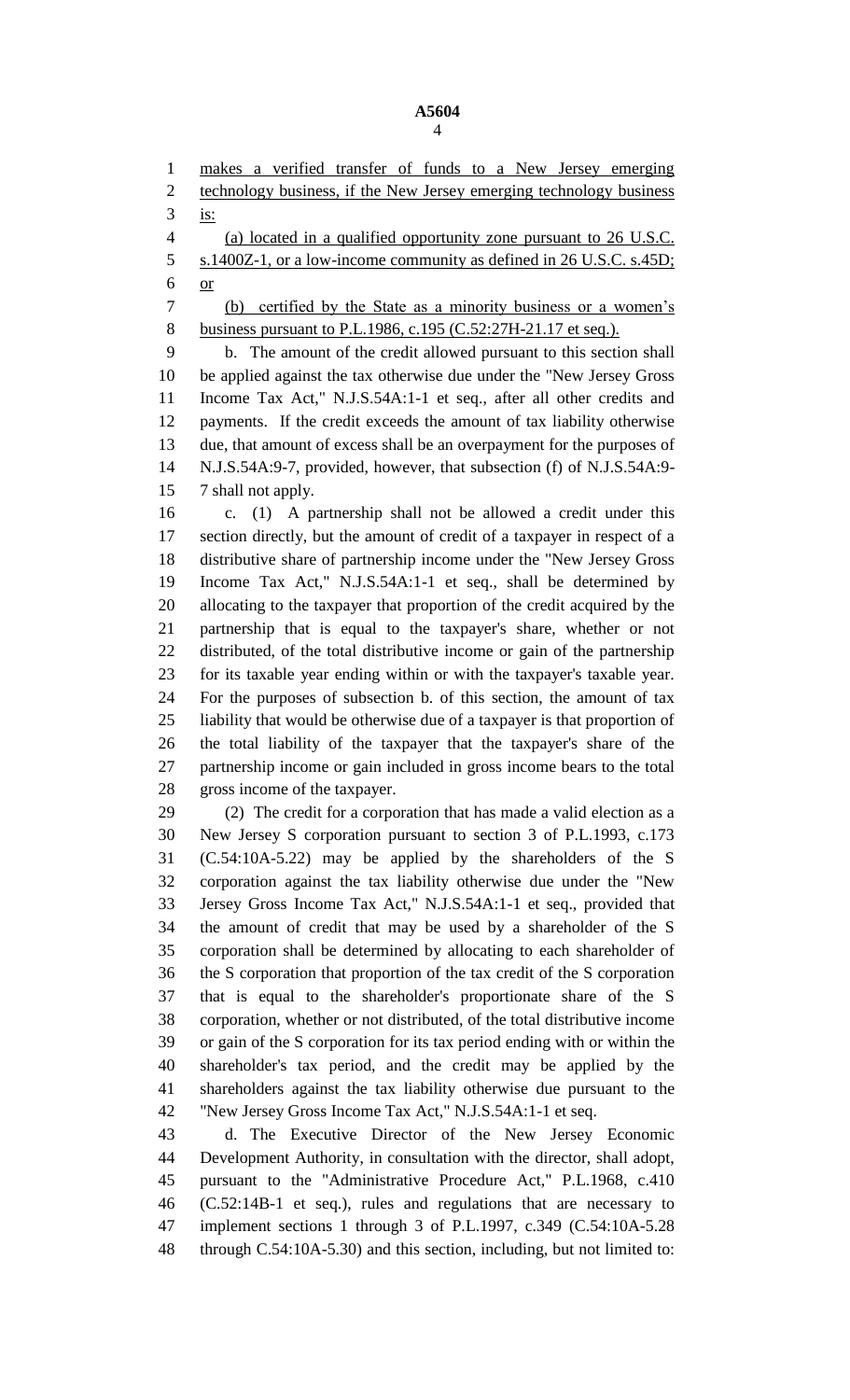examples of and the determination of qualified investments of which applicants shall provide documentation with their tax credit application; the promulgation of procedures and forms necessary to apply for a credit; and provisions for credit applicants to be charged an initial application fee and ongoing service fees to cover the administrative costs related to the credit.

 The amount of credits approved by the Executive Director of the New Jersey Economic Development Authority and the Director of the Division of Taxation in the Department of the Treasury, pursuant to subsection a. of this section and pursuant to section 3 of P.L.1997, c.349 (C.54:10A-5.30), shall not exceed a cumulative total of \$25,000,000 in any calendar year to apply against the tax imposed pursuant to section 5 of P.L.1945, c.162 (C.54:10A-5), and the tax imposed pursuant to the "New Jersey Gross Income Tax Act," N.J.S.54A:1-1 et seq. If the cumulative amount of credits allowed to taxpayers in a calendar year exceeds the amount of credits available in that year, then taxpayers who have first applied for and have not been allowed a credit amount for that reason shall be allowed, in the order in which they have submitted an application, the amount of the tax credit on the first day of the next succeeding calendar year in which tax credits under this section and section 3 of P.L.1997, c.349 (C.54:10A-5.30) are not in excess of the amount of credits available.

e. As used in this section:

 "Advanced computing" means a technology used in the designing and developing of computing hardware and software, including innovations in designing the full spectrum of hardware from hand-held calculators to super computers, and peripheral equipment.

 "Advanced materials" means materials with engineered properties created through the development of specialized processing and synthesis technology, including ceramics, high value-added metals, electronic materials, composites, polymers, and biomaterials.

 "Biotechnology" means the continually expanding body of fundamental knowledge about the functioning of biological systems from the macro level to the molecular and sub-atomic levels, as well as novel products, services, technologies, and sub-technologies developed as a result of insights gained from research advances which add to that body of fundamental knowledge.

 "Carbon footprint reduction technology" means a technology using equipment for the commercial, institutional, and industrial sectors that: increases energy efficiency; develops and delivers renewable or non- carbon-emitting energy technologies; develops innovative carbon emissions abatement with significant carbon emissions reduction potential; or promotes measurable electricity end-use energy efficiency.

 "Control" with respect to a corporation, means ownership, directly or indirectly, of stock possessing 80 percent or more of the total combined voting power of all classes of the stock of the corporation entitled to vote; and "control," with respect to a trust, means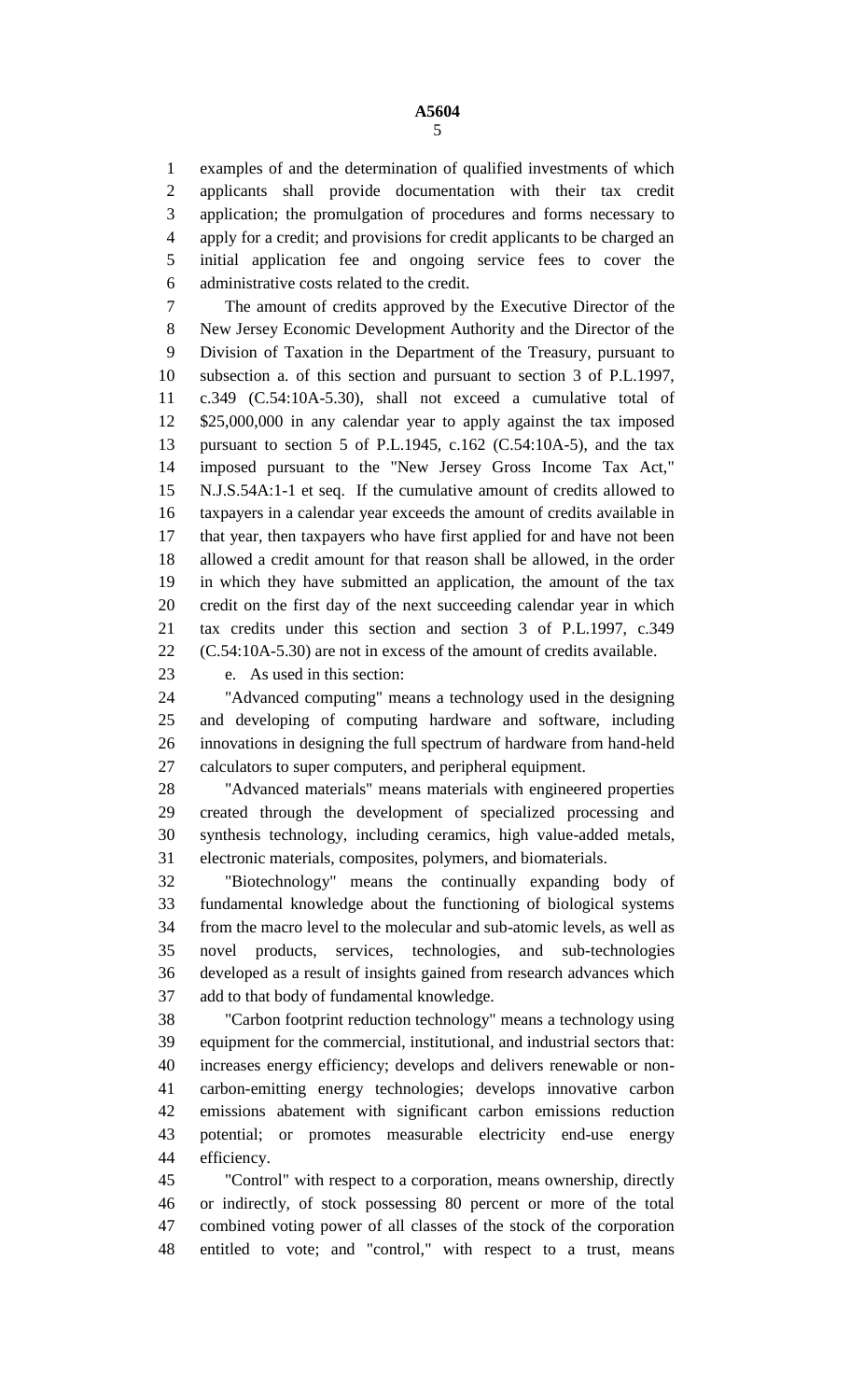ownership, directly or indirectly, of 80 percent or more of the beneficial interest in the principal or income of the trust. The ownership of stock in a corporation, of a capital or profits interest in a partnership or association or of a beneficial interest in a trust shall be determined in accordance with the rules for constructive ownership of stock provided in subsection (c) of section 267 of the federal Internal Revenue Code of 1986 (26 U.S.C. s.267), other than paragraph (3) of subsection (c) of that section.

 "Controlled group" means one or more chains of corporations connected through stock ownership with a common parent corporation if stock possessing at least 80 percent of the voting power of all classes of stock of each of the corporations is owned directly or indirectly by one or more of the corporations and the common parent owns directly stock possessing at least 80 percent of the voting power of all classes of stock of at least one of the other corporations.

 "Director" means the Director of the Division of Taxation in the Department of the Treasury.

 "Electronic device technology" means a technology involving microelectronics, semiconductors, electronic equipment and instrumentation, radio frequency, microwave and millimeter electronics, and optical and optic-electrical devices, or data and digital communications and imaging devices.

 "Information technology" means software publishing, motion picture and video production, television production and post- production services, telecommunications, data processing, hosting and related services, custom computer programming services, computer system design, computer facilities management services, other computer related services, and computer training.

 "Life sciences" means the production of medical equipment, ophthalmic goods, medical or dental instruments, diagnostic substances, biopharmaceutical products, or physical and biological research.

 "Medical device technology" means a technology involving any medical equipment or product (other than a pharmaceutical product) that has therapeutic value, diagnostic value, or both, and is regulated by the federal Food and Drug Administration.

 "Mobile communications technology" means a technology involving the functionality and reliability of the transmission of voice and multimedia data using a communication infrastructure via a computer or a mobile device, that shall include, but not be limited to, smartphones, electronic books and tablets, digital audio players, motor vehicle electronics, home entertainment systems, and other wireless appliances, without having connected to any physical or fixed link.

 "New Jersey emerging technology business" means a company with fewer than 225 employees, of whom at least 75 percent are filling a position in New Jersey, that is doing business, employing or owning capital or property, or maintaining an office in this State and: has qualified research expenses paid or incurred for research conducted in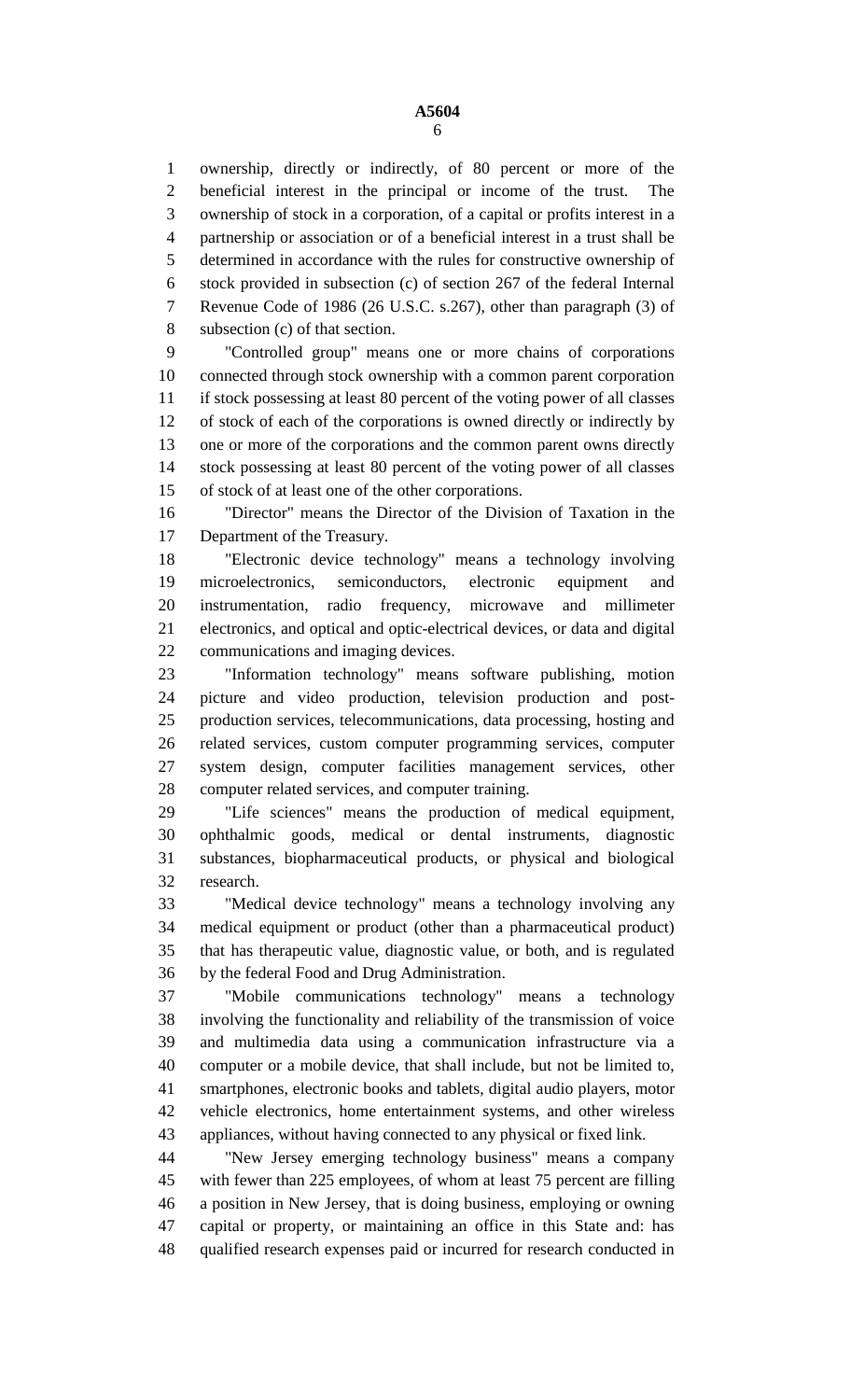this State; conducts pilot scale manufacturing in this State; or conducts technology commercialization in this State in the fields of advanced computing, advanced materials, biotechnology, carbon footprint reduction technology, electronic device technology, information technology, life sciences, medical device technology, mobile communications technology, or renewable energy technology.

 "New Jersey emerging technology business holding company" means any corporation, association, firm, partnership, trust or other form of business organization, but not a natural person, which directly or indirectly, owns, has the power or right to control, or has the power to vote, a controlling share of the outstanding voting securities of a corporation or other form of a New Jersey emerging technology business.

 "Partnership" means a syndicate, group, pool, joint venture, or other unincorporated organization through or by means of which any business, financial operation, or venture is carried on, and which is not a trust or estate, a corporation, or a sole proprietorship.

 "Pilot scale manufacturing" means design, construction, and testing of preproduction prototypes and models in the fields of advanced computing, advanced materials, biotechnology, carbon footprint reduction technology electronic device technology, information technology, life sciences, medical device technology, mobile communications technology, or renewable energy technology, other than for commercial sale, excluding sales of prototypes or sales for market testing if the total gross receipts, as calculated in the manner provided in section 6 of P.L.1945, c.162 (C.54:10A-6), from the sales of the product, service, or process do not exceed \$1,000,000.

 "Qualified investment" means the non-refundable transfer of cash to a New Jersey emerging technology business or to a New Jersey emerging technology business holding company by a taxpayer that is not a related person of the New Jersey emerging technology business or the New Jersey emerging technology business holding company, the transfer of which is in connection with either: a transaction between or among the taxpayer and the New Jersey emerging technology business or the New Jersey emerging technology holding company or both in exchange for stock, interests in partnerships or joint ventures, licenses (exclusive or non-exclusive), rights to use technology, marketing rights, warrants, options, or any items similar to those included herein, including, but not limited to, options or rights to acquire any of the items included herein; or a purchase, production, or research agreement between or among the taxpayer and the New Jersey emerging technology business or the New Jersey emerging technology holding company or both.

 "Qualified research expenses" means qualified research expenses, as defined in section 41 of the federal Internal Revenue Code of 1986 (26 U.S.C. s.41), as in effect on June 30, 1992, in the fields of advanced computing, advanced materials, biotechnology, electronic device technology, information technology, life sciences, medical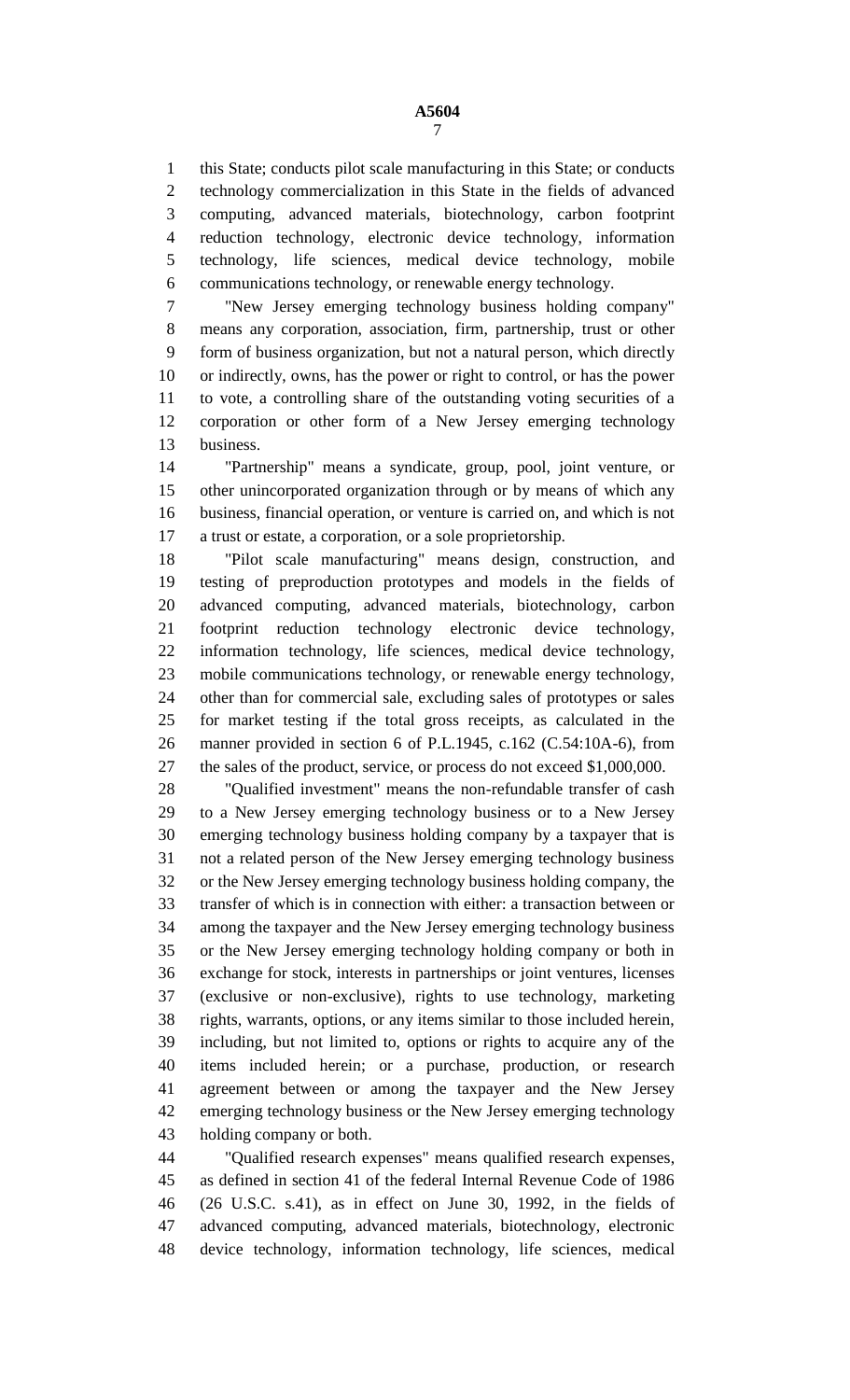## **A5604**

 device technology, mobile communications technology, or renewable energy technology. "Related person" means: a corporation, partnership, association or trust controlled by the taxpayer; an individual, corporation, partnership, association or trust that is in the control of the taxpayer; a corporation, partnership, association or trust controlled by an individual, corporation, partnership, association or trust that is in the control of the taxpayer; or a member of the same controlled group as the taxpayer. "Renewable energy technology" means a technology involving the generation of electricity from solar energy; wind energy; wave or tidal action; geothermal energy; the combustion of gas from the anaerobic digestion of food waste and sewage sludge at a biomass generating facility; the combustion of methane gas captured from a landfill; and a fuel cell powered by methanol, ethanol, landfill gas, digestor gas, biomass gas, or other renewable fuel but not powered by a fossil fuel. "Verified transfer of funds" means a non-refundable transfer of funds equal to 100 percent of the taxpayer's qualified investment in the New Jersey emerging technology business holding company to a New Jersey emerging technology business by the New Jersey emerging technology business holding company that is accompanied by documentation, as required by the New Jersey Economic Development Authority, which provides proof of a cash transaction originating with a taxpayer and concluding with a New Jersey emerging technology business, provided that the transactions from origin to destination occur within the same taxable year. (cf: P.L.2017, c.40, s.3) 4. This act shall take effect immediately and shall apply to qualified investments made during privilege periods and taxable years beginning on and after January 1, 2020. STATEMENT This bill increases the amount of the corporation business and gross income tax credits that are available for qualified investments under the "New Jersey Angel Investor Tax Credit Act," from 10 to 20 percent of the qualified investment made by a taxpayer in a New Jersey emerging technology business or in a New jersey emerging technology business holding company that makes a verified transfer of funds to a New Jersey emerging technology business. The bill, however, also provides that a taxpayer may be allowed a tax credit in an amount equal to 25 percent of the qualified investment if the emerging technology business is located in a qualified opportunity zone or low-income community, as those terms are defined in